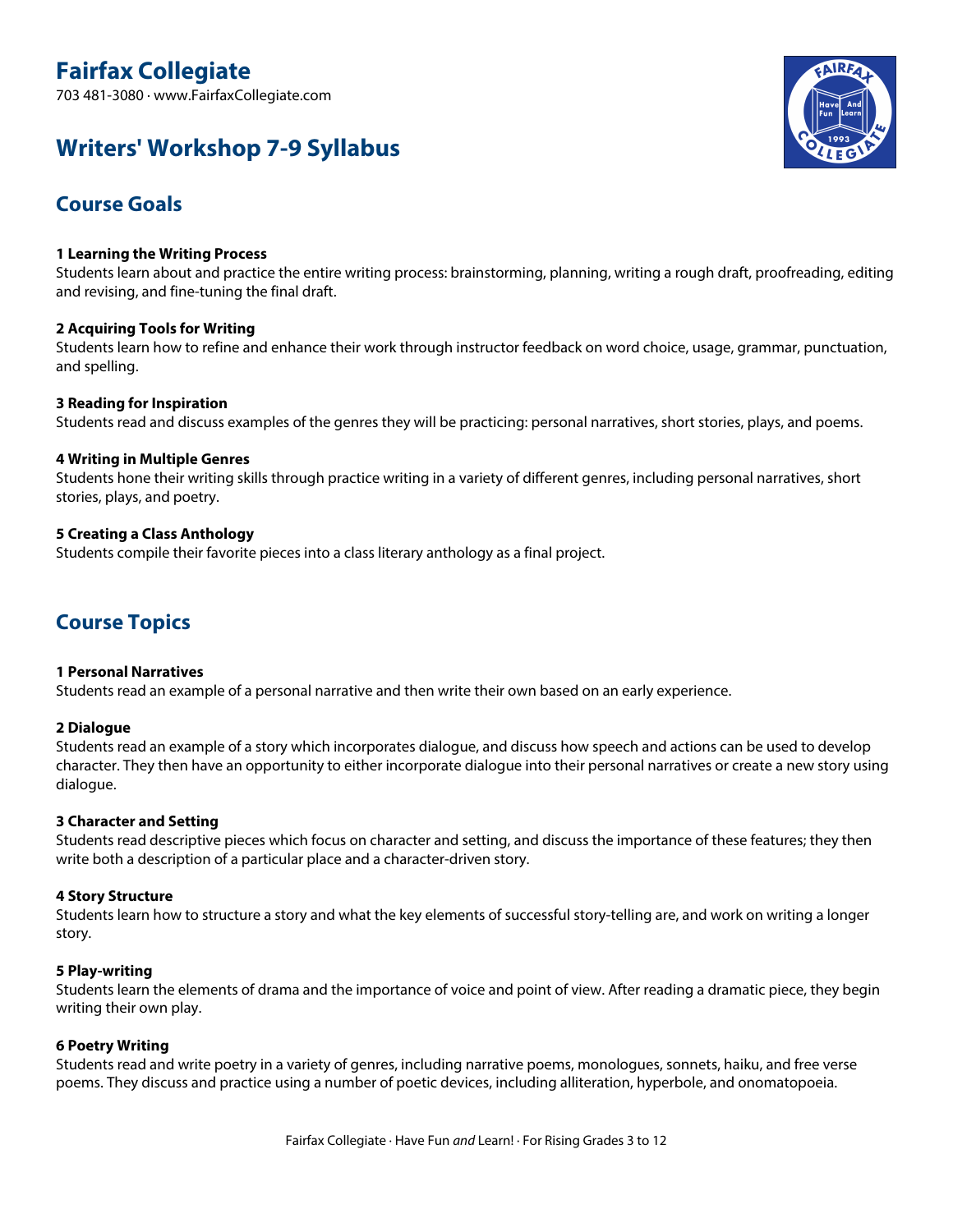## **7 Peer-Editing and Review**

Students are introduced to the editing process and to peer review. They have the opportunity to share their work with classmates and help each other edit their work.

## **Course Schedule**

## **Day 1**

#### **Introduction to Personal Narratives**

Students learn about and discuss and the elements of personal narratives.

#### **Reading Personal Narratives**

Students read and discuss the personal narratives "The Climb" and Truman Capote's "A Christmas Memory."

#### **Drafting Personal Narratives**

After a grammar lesson on common writing mistakes, students brainstorm, draft, and write their own personal narratives.

## **Day 2**

#### **Pre-Writing Day 2**

Students finish their personal narratives from the day before and share these with the class. They then write an imaginary conversation between two historical or fictional characters to practice writing dialogue.

#### **Point of View/ Dialogue exercises**

Students learn the different types of Point of View for narratives, and rewrite earlier work from a different Point of View.

#### **Reading "Two Kinds"**

Students read Amy Tan's "Two Kinds" and discuss it, focusing especially on the point of view and dialogue.

#### **Peer Conference Day 2**

Students learn the guidelines of peer group reviewing, then form small groups in which they can share their work and provide constructive feedback.

## **Day 3**

#### **Pre-Writing Day 3**

Students practice character description by inventing and writing a description of their own fictional character.

#### **Writing and Reading Settings**

Students begin to read "The Scarlet Ibis" to illustrate the importance of setting. They then write their own description of a setting and share it in a peer conference.

#### **Reading and Writing Character**

Students finish reading "The Scarlet Ibis" and then write a story featuring their own invented character.

## **Day 4**

#### **Pre-Writing Day 4**

Students listen to a dramatic classical piece of music and use it as inspiration to write a story.

#### **Drafting Longer Stories**

Students discuss the drafting process and start drafting their longer stories.

Fairfax Collegiate · Have Fun *and* Learn! · For Rising Grades 3 to 12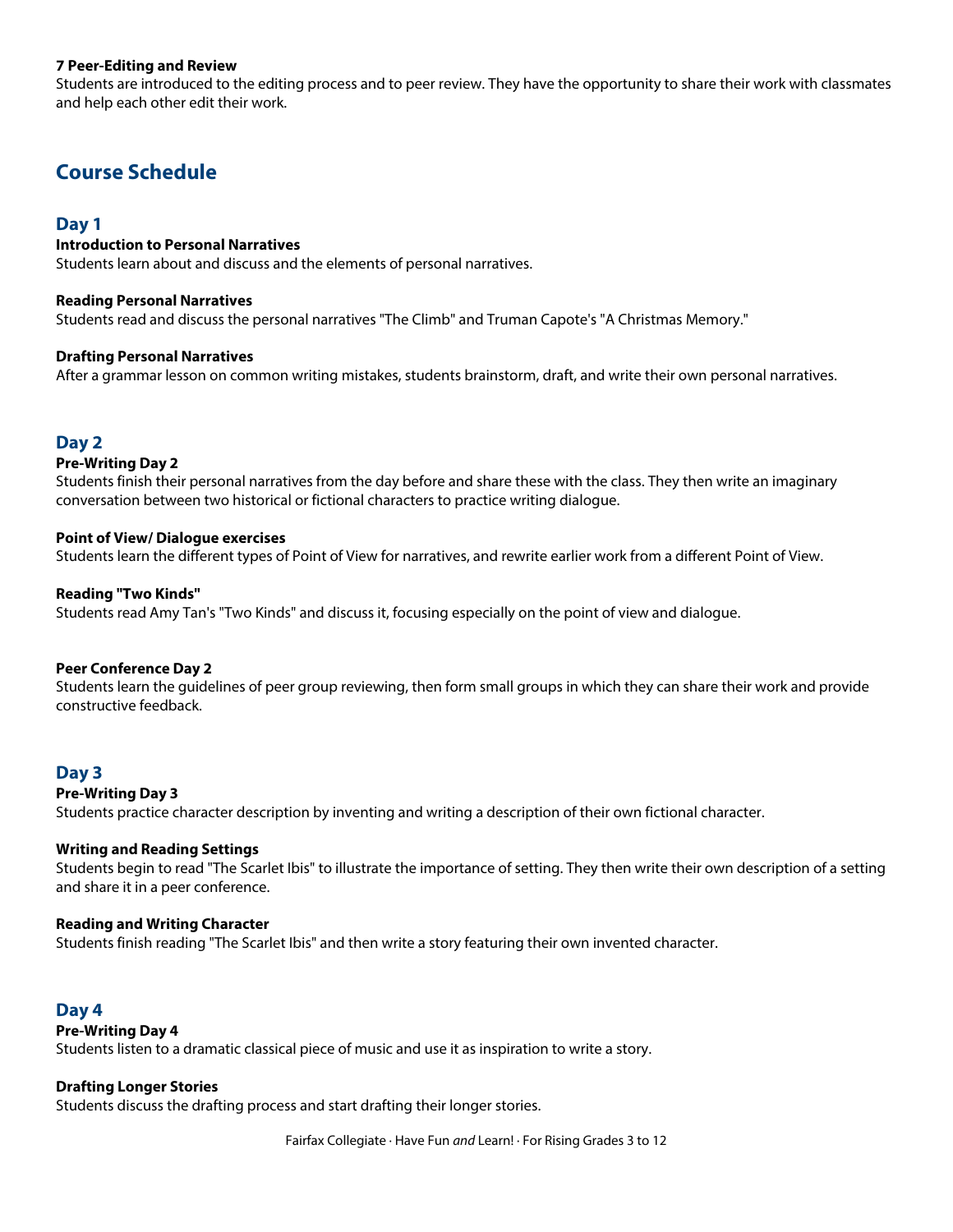## **Story Elements**

Students learn more about the elements of a story, and how to structure a longer story.

#### **Reading for Story Elements**

Students read Doris Lessing's short story "The Tunnel" and discuss the various plot elements, including conflict and motive.

#### **Story Writing and Revising**

Students write and revise the long stories they drafted earlier.

## **Day 5**

#### **Pre-Writing Activity Day 5**

Students complete a pre-writing exercise which allows them to focus on dialogue in preperation for the lesson on playwriting.

#### **Learning and Practicing Playwriting Basics**

Students discuss the elements of play-writing and the differences between stage play scripts and screenplay scripts; they then turn their pre-writing into a scene in a play.

#### **Playwriting Techniques**

Students learn about the importance of elements like conciseness, tone, strong verbs, and foreshadowing in playwriting, and begin brainstorming their plays.

#### **Performing a Script**

Students perform a short play called "Twelve Angry Pigs" as inspiration for their own playwriting.

#### **Begin Writing a Play**

Students begin writing the plays they brainstormed earlier, using the literary elements and techniques they have learned.

## **Day 6**

#### **Pre-writing Day 6**

Students imagine what is going on in a famous painting and use this to write a scene in a play or movie.

#### **Finish Writing Plays**

Students complete the plays they began writing on Day 5.

#### **Reading "Who's On First."**

Students read the famous comedy routine "Who's on First" as an example of fast-paced, compelling dialogue.

#### **Revising Plays**

Students learn the elements of revision and editing and apply these to their plays. They then cast their classmates in their plays.

#### **Performing Plays**

Students perform the plays they have written with the help of their classmates.

## **Day 7**

#### **Pre-Writing Day 7**

Students come up with specific verbs, images, settings, and emotions related to an experience they've had, and use these to write a poem.

#### **Elements and Types of Poetry**

Students learn about various types of poems and read examples, including sonnets, lyric poems, and free verse poems.

Fairfax Collegiate · Have Fun *and* Learn! · For Rising Grades 3 to 12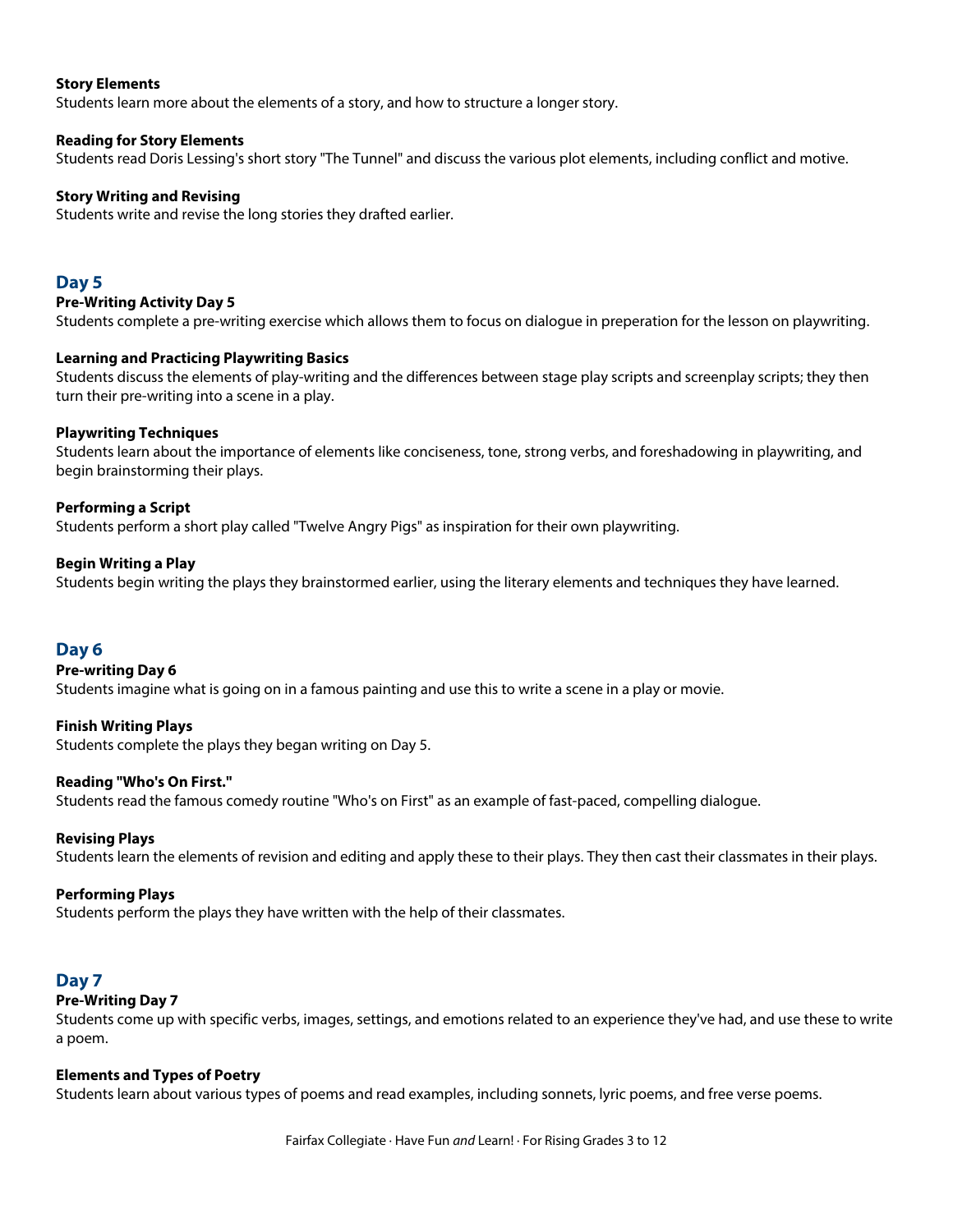## **Figures of Speech**

Students learn the figures of speech that are important to poetry, including similes, metaphors, and personification.

## **Poem Writing**

Students write, edit, and share their own poems, in which they use the figures of speech discussed in class.

## **Day 8**

## **Pre-Writing Day 8**

Students write a story using exaggeration, in preparation for the lesson on hyperbole.

## **Epics, Elegies, and Haiku**

Students learn about three more types of poems-- epics, elegies, and haiku-- and read examples.

## **Literary Devices**

Students learn about literary devices including hyperbole, onomatopeia, and alliteration, and learn when to avoid intensifiers and qualifiers in their writing.

## **Writing Free-Verse Poetry**

Students work on their own free-verse poems.

## **Day 9**

## **Pre-Writing Day 9**

Students write about a supernatural, fantasy, or science fiction creature in the genre of their choice.

#### **Grammar Review**

Students learn new grammar lessons and participate in activities to refresh their memory of previous grammar lessons.

## **Read "The Pedestrian."**

Students read and discuss the short story "The Pedestrian" to refresh their memory of the elements of prose writing.

## **Literary Anthology Day 9**

Students select pieces they've written in class for inclusion in the class literary anthology, and work on revising and editing these pieces.

## **Day 10**

## **Pre-Writing Game Day 10**

Students play a game which allows them to write a story collaboratively with their classmates.

## **Literary Anthology Day 10, Part 1**

Students complete work on their pieces for the class literary anthology.

## **Literary Anthology Day 10 , part 2**

Students receive their copies of the anthologies; they decorate the covers and take some time to read each others' work.

## **"The Lady or the Tiger?"**

Students read a final short story, "The Lady or the Tiger," and discuss their interpretation of the ending, as well as the importance of character and setting to the story.